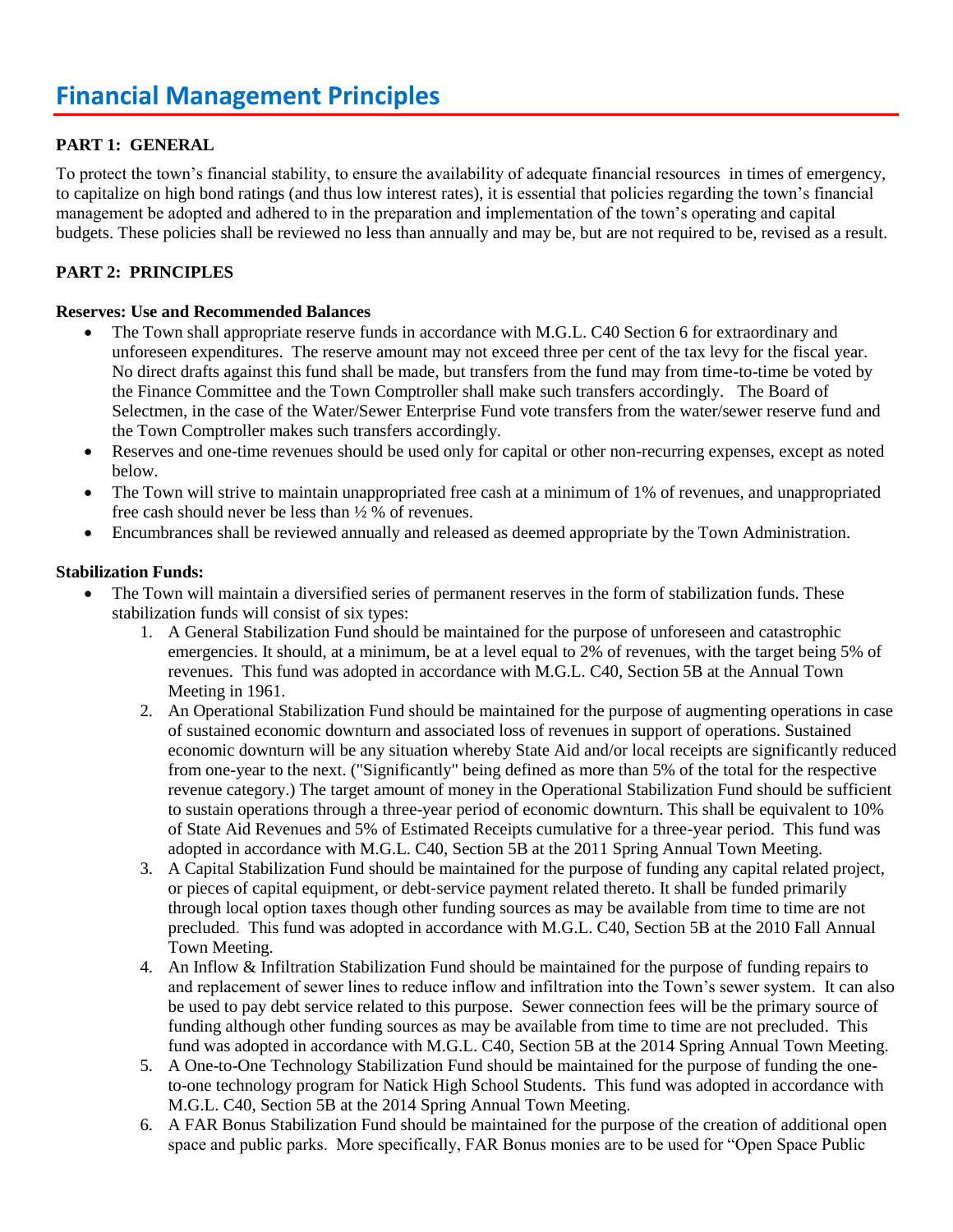Benefit Amenities" which are defined as either parks or excess pervious landscaping available for the active or passive recreation, or leisure use, by the public. This fund was adopted in accordance with M. G.L. C40, Section 5B at the 2015 Fall Annual Town Meeting.

 Stabilization Funds should be enhanced whenever possible in order to meet and/or maintain the desired target levels.

## **Capital Planning and Budgeting**

- A 5-Year capital plan should be developed and updated annually, per Section 5-7 of the Town's Charter.
- Funding for capital projects shall be timed to maximize efficiency, cost-effectiveness and return on investment
- A minimum of 6-7% of net general fund revenues (i.e. within-levy) should be set aside annually to fund capital needs, inclusive of cash appropriations and the subject year's debt budget. Not included in this target are those capital improvements and equipment purchases funded through Debt Exclusions, Enterprise Funds, Intergovernmental Funds, Grants, Mitigation Funds, Chapter 90 Funds, etc. This goal should be revisited regularly to ensure that the Town is investing adequately in its capital needs.
- All capital needs of all Town Departments, including the School Department shall be included within the capital plan.
- Credit rating agency guidelines recommend that a town maintain a general fund debt service payment burden ratio, as a percentage of available revenue or expenditures, between 8% and 12%. The Town shall strive to maintain its burden ratio below 10%. Affordability analysis as determined by this measure will be undertaken prior to General Fund debt being authorized by Town Meeting.

### **Debt Issuance and Management**

- Capital projects should be carefully scheduled and monitored to minimize borrowing costs while optimizing investment opportunities.
- Large capital projects, generally costing over \$1 million and having a useful life of ten years or more, are typically funded with debt to spread the cost out over many years.
- The Town will strive to issue debt on a level principal payment basis in order to reduce the total amount of interest that is paid on the issuance.
- Refinancing existing debt to reduce interest rates and costs will be reviewed annually.
- Projects with balances remaining after project completion shall be reviewed annually and excess balances shall be closed to free cash or appropriated for other projects of similar nature.
- Authorized unissued debt remaining after a capital project has been completed shall be presented to Town Meeting for rescission.

### **Financial Planning and Forecasting**

- Revenue estimates should be realistic, yet conservative, to minimize the potential of shortfalls in the subsequent year's operating budgets and corresponding impacts on free cash.
- Three year revenue and expenditure forecasts should be reviewed and updated no less than annually.

### **Cash/Investments Management**

- Fees and charges will be reviewed regularly to ensure that where appropriate they cover direct and indirect costs associated with the related service and/or that they fulfill a policy objective or other purpose of the Town.
- The Town's Investment Policy shall be reviewed annually by Board of Selectmen and Town Administrator.
- The Treasurer shall report the cash and investments balances of the Town, as of June 30 each year, to the Board of Selectmen and Town Administrator and provide a report of the safety, liquidity, investment earnings and the amount of insurance/collateralization for all funds.

#### **Retirement System Funding**

 The Town will use an actuarially accepted method of funding its pension system to achieve a fully-funded position. The Town's contribution to employee retirement costs will be adjusted annually as necessary to maintain the funding schedule. If the Town reaches its actuarial-required contribution (defined as Town and employee contributions that when expressed as a percent of annual covered payroll are sufficient to accumulate assets to pay benefits when due), the Town may reduce its contribution provided that the amount reduced from the